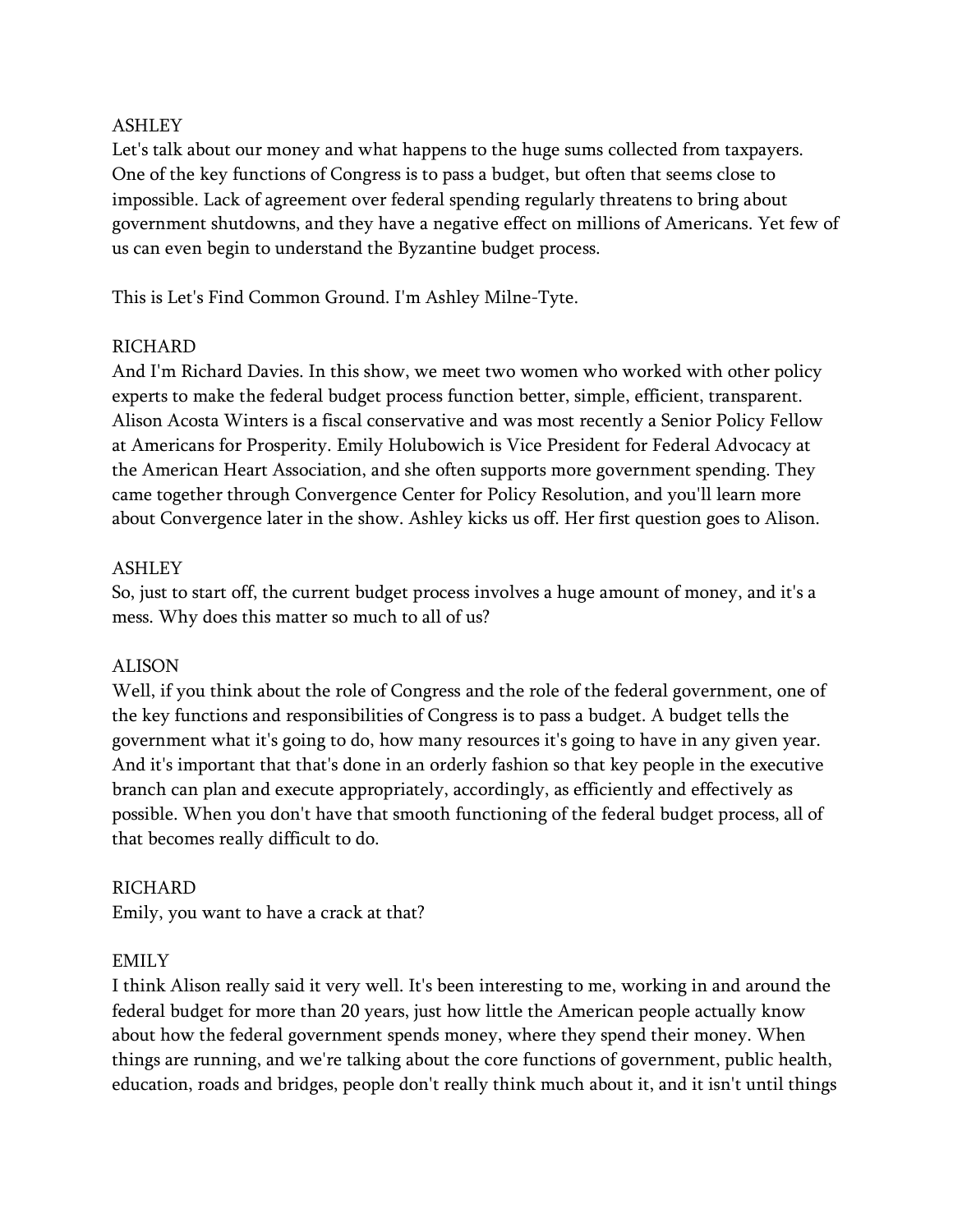go off the rails and break down that they realize, "Oh, wow. The federal budget actually matters a lot to me in my daily living, in my daily life."

### RICHARD

We're going to talk about the mess that is the federal budget process, something you've both been trying to fix, in a minute, but how much money are we talking about? How big is the federal budget, Alison, perhaps as a percentage of overall economic output?

#### ALISON

It is stunningly big. The problem is federal government spends trillions of dollars a year, and most of us don't really know how big a trillion dollars is. So there's 12 zeros. I wrote this down this morning. Our public debt right now is \$23 trillion. This was at the end of 2021. That is 103% of the economy. So our total public debt is as big as our entire economy. So, not just because of the responses to COVID, the federal government is taking a larger and larger share of the economy, which means that taxpayers are going to have to be paying ever more money in order to fund the government.

#### EMILY

I speak to a lot of different groups, and I'll throw out a question, "How much money do you think the federal government spends on education?" And people say, "Probably like 20%." It's actually more like 2%. So there was really a lack of awareness of, where does the money go? And when you think about the federal budget, about 60% of that is on what we call the mandatory side of the ledger. So this is funding that flows automatically from the treasury as established in the law.

The most well-known mandatory funding stream are the entitlement programs: Medicare, Social Security. That's 60% of overall federal spending, and that has grown over time, probably not surprisingly, as our population grows and more and more people are eligible for those benefits. And it's, I think, counter-intuitive to Americans. They don't think about that because they think about what the government does every day, and it's making sure your roads don't have pot holes, and making sure your drugs and food are safe, making sure we're educating kids. That's actually a really small part of what the federal government's spending. It's mostly going in those mandatory entitlement programs, sort of where the bulk of spending is happening.

#### ALISON

Emily and I, we're not necessarily of the same perspective in terms of what we think the federal government ought to be doing, but Emily just exactly made one of my key points for me, which is, you have this huge part of the federal budget that is on autopilot and they're important programs for millions of Americans, and that they don't get a regular budget review for whether they're sustainable, whether they're affordable, are the right people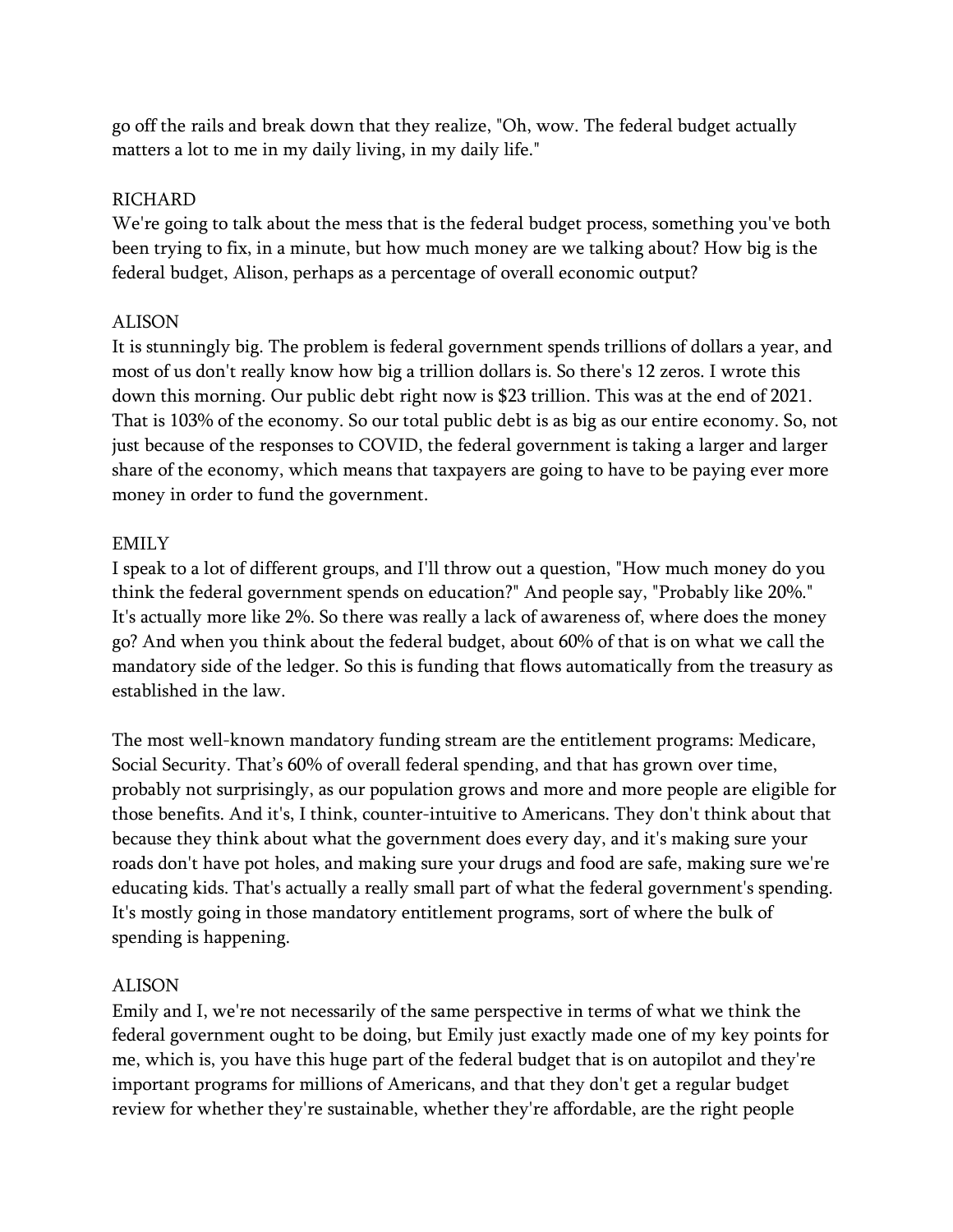getting them, and so forth. It's really appalling to me. And then everything else gets lumped into this big morass, this big problem of not being able to pass a federal budget when it's really about a third or less, yet it comprises most of the employees and most of the programs. So we've got a big mismatch there.

#### ASHLEY

What is the biggest challenge you face in trying to fix the way that budgets are put together in Congress? Emily, can you get it down to one? Just one.

#### EMILY

Oh, my god. There are a lot. Some of it, I think, is just the sheer scale and scope of the legislation itself and the timeline. So if you think about what we would call "regular order," which is essentially all 12 of the spending bills moving through committee, floor action, in both chambers, then back through conference, back through the House, back through the Senate, signed by the president in what is really an eight-month time period, and these are major bills with a lot of detail, a lot of substance, it's not just about numbers. There's a lot of direction given to the executive branch on not just what the number is but how it should be spent.

And you think about authorizing legislation, on average, an authorizing bill for something like creating a new program or creating a new agency, on average, takes seven years. You're talking about doing the same type of legislation, but about spending money, in eight months. Layer on top of that the political climate and how everything is hyper-politicized, and layering on top of that long-standing political challenges around things like abortion, research on gun violence, the hyper-political things that get mired up in whether or not you're going to fund those things, and all of this is kind of a recipe for disaster. Alison, do you have thoughts?

#### ALISON

Yeah, no, that's totally right. Let's not forget that the budget process was a mess for many, many years. And so Congress finally was forced to do something about it, and the Modern Congressional Budget Act was first implemented in 1974. And my number was four times since 1974. That's almost 50 years. Have they ever done everything right, from passing a joint resolution by April 15th, which they're required to do, to passing all the appropriation bills by June 30th so that agencies could have time to plan the new spending, program it in, and then get ready by the beginning of the fiscal year? Ten times since 1974 have things gone bad, bigly, resulting in a government shutdown, and we've seen a couple of them, unfortunately, lately, and that's just a terrible way to run the government.

#### RICHARD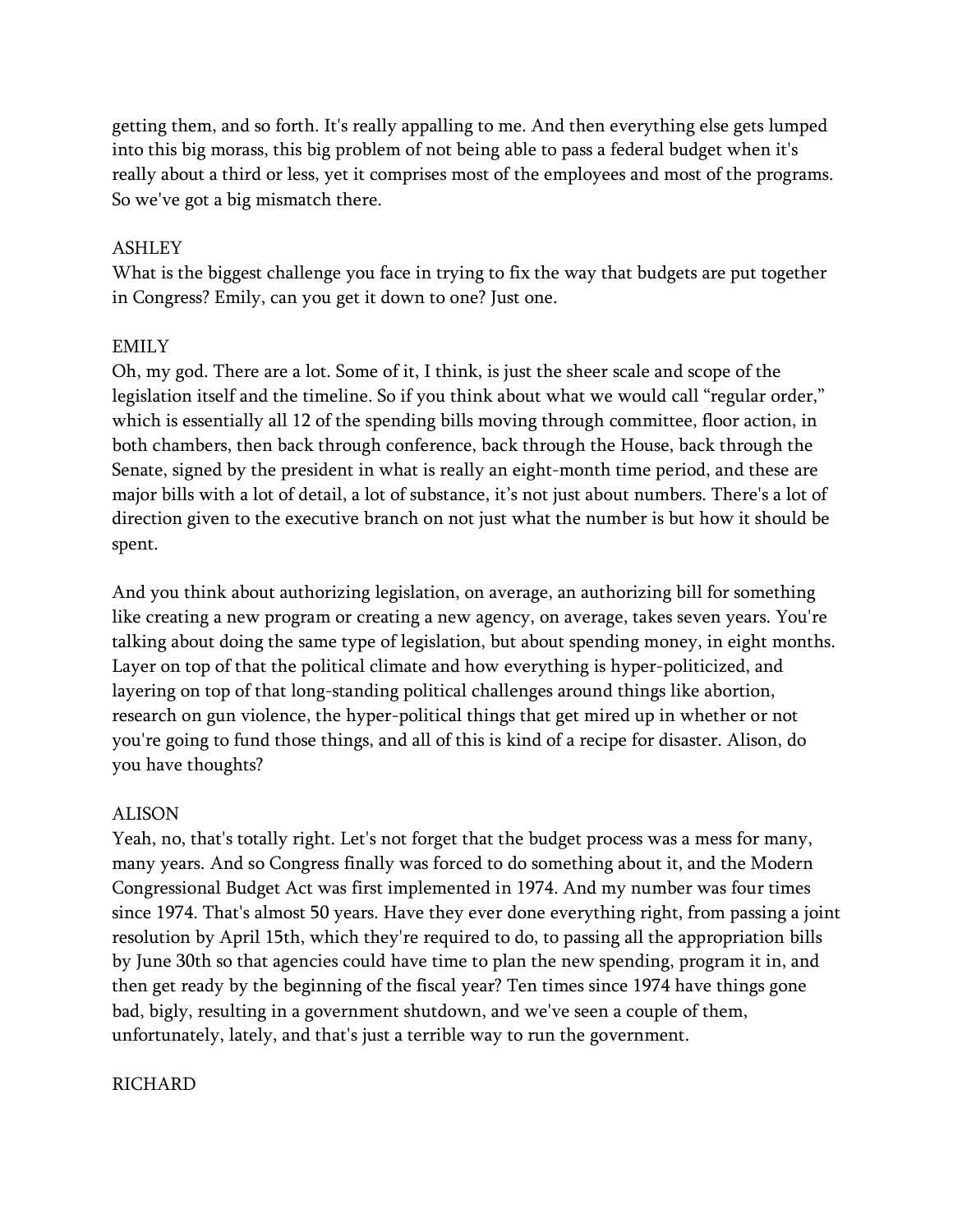So you mentioned government shutdowns, Alison. Walk us through that. How disruptive is a government shutdown, even if it's really short?

#### ALISON

It's a colossal disruption because you have agency managers who need to determine whether or not their employees are... What's the word for it, Emily? Are necessary employees.

#### EMILY Essential.

ALISON Essential.

# EMILY Are they essential? Yeah.

### ALISON

If it was me, I would feel like I was essential no matter what. I mean, what kind of message is that to tell federal workers, not just federal workers but everybody in America, that not all federal employees are essential? I mean, just start right there with that kind of picture. But agency managers from the top on down, you need to wait for the Office of Personnel Management in the White House to say, "Here's our category for essential workers. Here's how we're going to implement this." Then every single agency manager and their personnel department needs to figure out, "Do we have essential personnel that meet the criterion of OPM?" And on and on it goes. Then they need to communicate that in a timely way, they need to make decisions about operations, disbursements, keeping buildings open, getting trucks on the road, seeing clients, just an assortment of things. There's just huge costs associated with this, not to mention the impact that this has on, to Emily's point earlier, ordinary Americans, all of us who are just going about our day. "Do I go to the post office? Can I go to my Veteran's Department?"

### EMILY

And I was just going to add, I have a lot of friends who are federal employees, and so it isn't just about, "I had to cancel my trip to Yosemite National Park because it's closed." I mean, many Federal employees and contractors in a government shutdown are not getting paid. How are they paying their mortgage? How are they paying for groceries? How are they paying their daycare bill? Now, some of the federal employees, Congress will usually pass a bill shortly after the shutdown saying that they will pay federal employees retroactively, but that's not always the case for contractors. So when you think about the cafeteria workers in the government buildings or the sanitation staff, who are all on contract, they don't get paid, and that money does not always come back.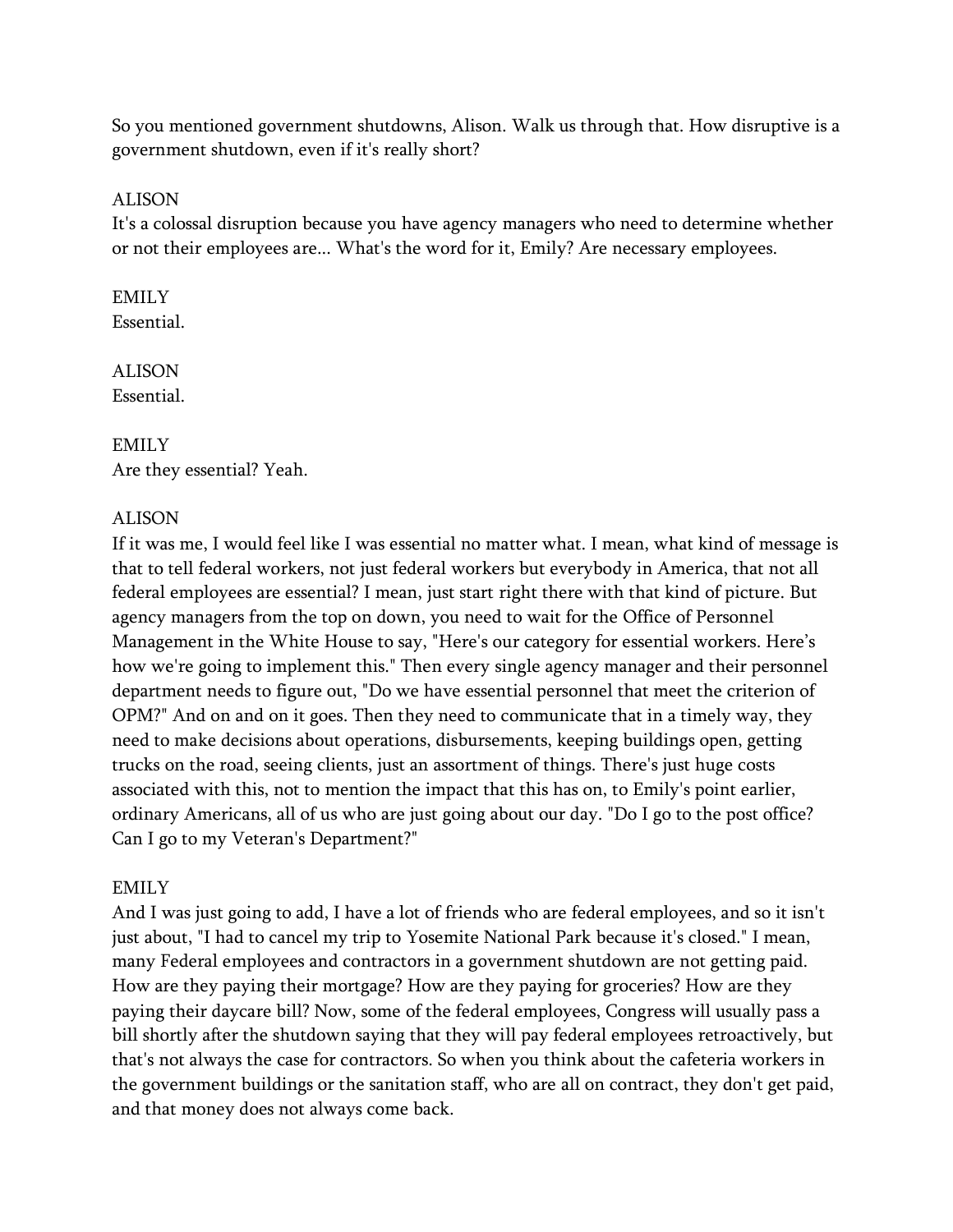# ASHLEY

So, just to change tack slightly at this point, you two met through Convergence, which brings people with all sorts of different backgrounds and points of view together to work on tackling a particular problem. You worked on budget process reform over many months. You had all-day sessions. Did the length of the sessions and the way they were set up help you find common ground?

# EMILY

I think what was really interesting to me, and I will say when I was invited to be at the table with Convergence, I was definitely intimidated by the time commitment, both amount of time per day and the frequency of meetings, but I do think Convergence really knew what they were doing. It was necessary, and I will say that it's something that I thought was remarkable that people actually enjoyed being there and made a commitment to be there.

I've been in a lot of similar groups where you're doing work over time, everyone's there the first meeting, and then you see people start to taper off, and suddenly you notice, "Hey, whatever happened to that person?" They stopped coming. That was not true with the Convergence process. It really was people committed, and they committed to be in that room during that time. People were there, and they were actually present, and I think that's really what helps get to consensus because we have the time to both begin to understand each other and know each other and trust each other, but also to really work through some difficult conversations and really hard questions.

# ALISON

It's absolutely true. And the thing about Convergence is it's a consensus organization and a consensus project. So, if one person, and I forget how many... I think there were 23 of us, Emily?

EMILY Mm-hmm.

# **ALISON**

If one person says, "I can't endorse that proposal," it's out.

### EMILY

And it speaks to, I think, the commitment but also the mutual respect of the different stakeholders. Okay, talking about budget process, this is not exactly sexy stuff, but everyone in that room deeply cared about fixing the budget process and finding a way to fix it. I love this stuff. I know Alison feels the same way. But it shows how committed we were to the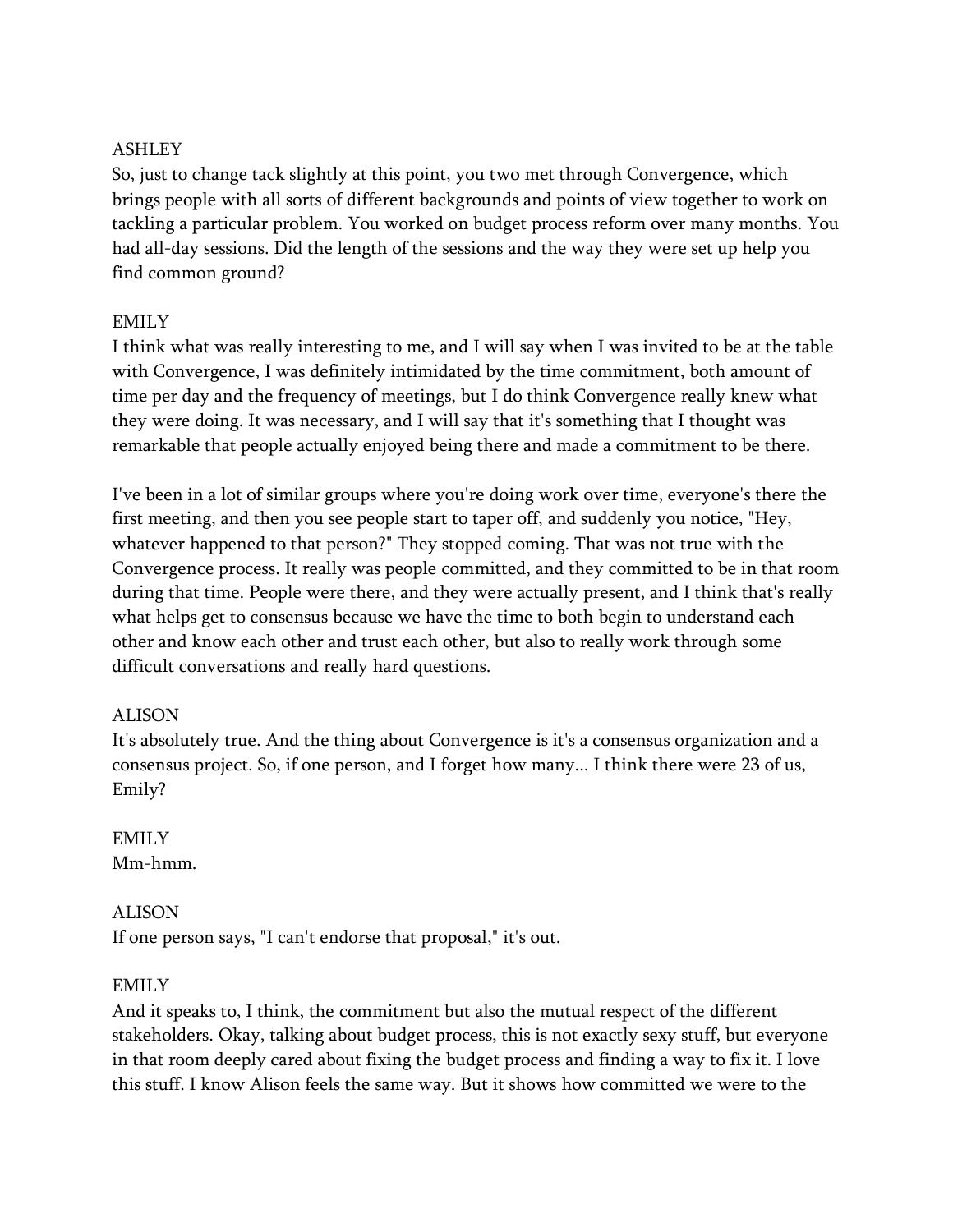outcome and also the mutual respect of our colleagues, knowing they're making the time, so I need to make time too.

### ASHLEY

Tell us about that. What was the outcome? What did you achieve?

### EMILY

We achieved a lot. Right? I feel like we did. We're getting there. Go ahead, Alison.

# **ALISON**

No, I was just going to say we came up with this big proposal. There are, I think, six main elements to it. We had people promoting this in the halls of Congress, and it was very well received. We had lots of media coverage, we had lots of writing articles and magazines that lawmakers and their staffs would read, as well as writing some more popularizing stuff, so helping the general public understand why this is an issue and why our ideas we feel like had merit.

So the proposals that we came up with, to me, were really very, very substantive, and I feel great that we accomplished that, given the really diverse members who participated in this. And some of them, Emily will say, some of these were really thorny, and we had to have some really tough conversations amongst ourselves. That's where the trust that Convergence helps build is so important, saying, "Okay, here's what I think you're saying, This is why X is not working for you. Here's what I need. How can we get together and put together something that's meaningful that isn't going to compromise what you're trying to accomplish in the end?"

# ASHLEY

Alison Acosta Winters and Emily Holubowich on Let's Find Common Ground. I'm Ashley.

### RICHARD I'm Richard.

# ASHLEY

This episode is co-produced in partnership with Convergence Center for Policy Resolution. It's one of a series of podcasts that Common Ground Committee and Convergence are producing together.

### **RICHARD**

Convergence convenes key stakeholders in an issue to work out policies that deliver the most value to the greatest number of people. Their projects emphasize collaboration and often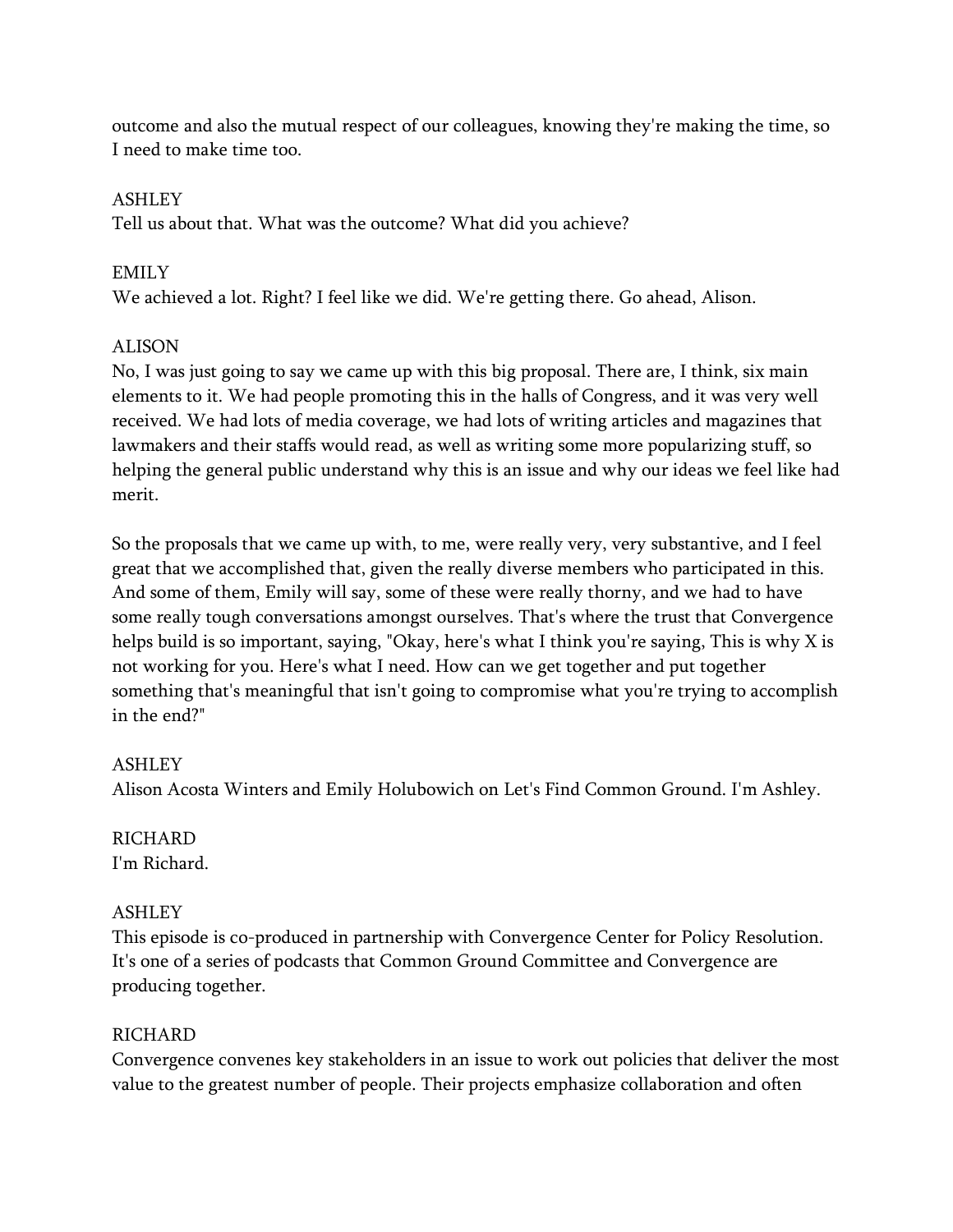result in friendships among people who come into their first meetings with opposing views. Now more of our interview with Emily and Alison.

### ASHLEY

So Emily, tell us a bit about what you in the Convergence group all decided on, and also how might your recommendations be more effective than anyone else's?

### EMILY

Let's be honest, Washington puts out a lot of reports. There's a lot of recommendations coming out of everywhere, not just in Washington. Academia, everyone is cranking out policy recommendations all the time. What set us apart is really just, in some ways, serendipity. So you had the Budget Act of 2018 that established a Joint Select Committee on Budget and Appropriations Process Reform. So this new select committee to look at these very issues came about right at the time that we were putting out our results, and so automatically we had a captive audience that would say, "Oh my gosh, we have set up this committee, and you have recommendations. Let's talk about it." So it really presented a ripe opportunity for us to translate all of that work to lawmakers. There was a congressional hearing, and we were able to present some of the results.

### ALISON

I would just put in another plug for Convergence because I think this is part of their process in picking projects or problems or issues that need to be resolved in a way that they can do it so it matters, it's going to have impact, it's going to help people who are decision-makers. I think they just did a great job on that. So the information was timely. We were out before this joint select committee was formed.

# **RICHARD**

Given that most of us know little or nothing about the federal budget process, you came up with a series of proposals. Can you walk us through them? Emily?

### EMILY

Sure, I'll start. One of the proposals, and the one that's now under consideration by Congress, is this idea of a fiscal state of the nation. I think we may have framed it slightly differently, but we'll take credit. We think it's pretty consistent with our recommendations. And it was really getting at this idea that Americans don't know anything about the federal budget. It's not accessible. Even documents that are public-facing, sometimes you need a PhD to understand them, right? So the idea here was, let's help the American people understand, essentially, the federal government's bank statement.

It's like, let's give them the information they need to begin to care and to begin to think a little bit more critically about federal spending and the federal budget with the hope that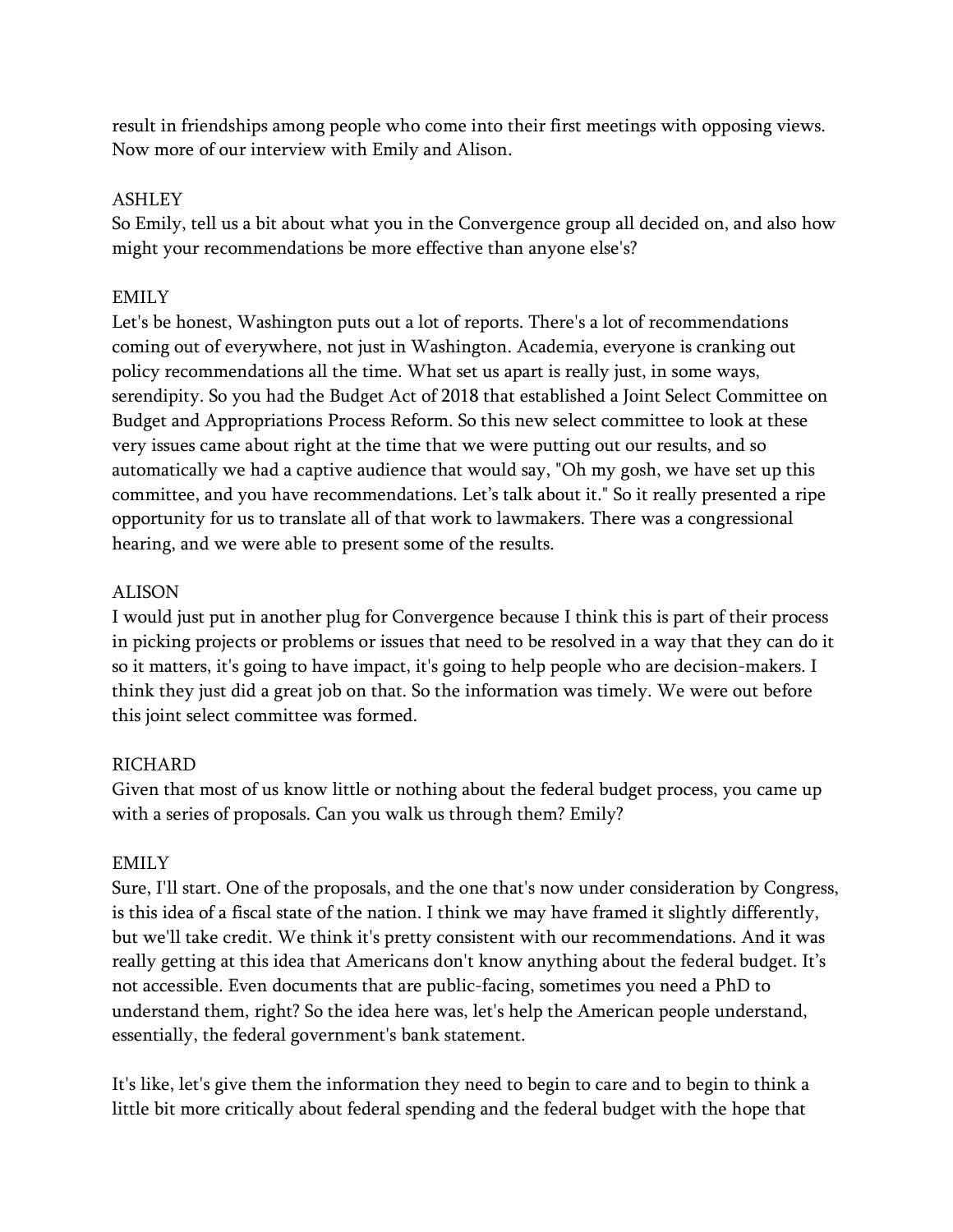when they go to the town hall of their lawmaker, they're asking them questions about: why isn't the budget and appropriations process done yet? Why are we still on a continuing resolution to keep the government open? Why are you going to punt again and not get this done before the end of the year? Alison?

#### ALISON

A part of the thinking of this is really, just to dovetail and emphasize a little bit what Emily was saying, was really to impact Americans' awareness of how things should be, and also, "What is our fiscal condition? Are we good? Should I be worried about debt that's 100% of GDP? I don't know what to make of that. How big is \$5 trillion? What does a trillion-dollar deficit mean to me?"

#### ASHLEY

Going back to the process for a minute, I just have a question about the other people in the room. So obviously, we very much get the impression that many members of Congress frankly can't stand each other. Was there that level of antipathy in the room that you were in with some of the public policy experts and lobbyists, or was it a different state of affairs?

#### ALISON

Well, from my experience, a lot of the folks for me are people that we'd be arguing on Hardball, so we're diametrically opposed, we don't really sit down and break bread together very much. And I don't know whether the organizations like you came from, Emily, had that same kind of experience, but yeah, there are a lot of folks that, not on a personal level, but on an ideological level.

### EMILY

Now, I think that's right. Certainly, the temperature is hot in Washington, DC, but I think even among lawmakers, they will pretend to cut each other's throats on TV, but behind the scenes, there's a lot of backslapping, and there's still some congeniality left that may not be publicly facing, but it's there. It gives me hope. I was really impressed by the level of congeniality, the level of respect, the level of civility throughout the entire process. This is not all rainbows and unicorns, of course, there were tense moments, but it was never disrespectful and always polite.

And again, we did have the opportunity to break bread together often, which I think helps, the lunch breaks and the coffee breaks where you can chat and get to know people. They were very strategic about the seating chart and where they had you sit at each meeting, but it forged stronger partnerships to seat people like Alison and I next to each other, who'd never worked together before or never crossed paths, or to seat you with people that maybe you didn't always get along with.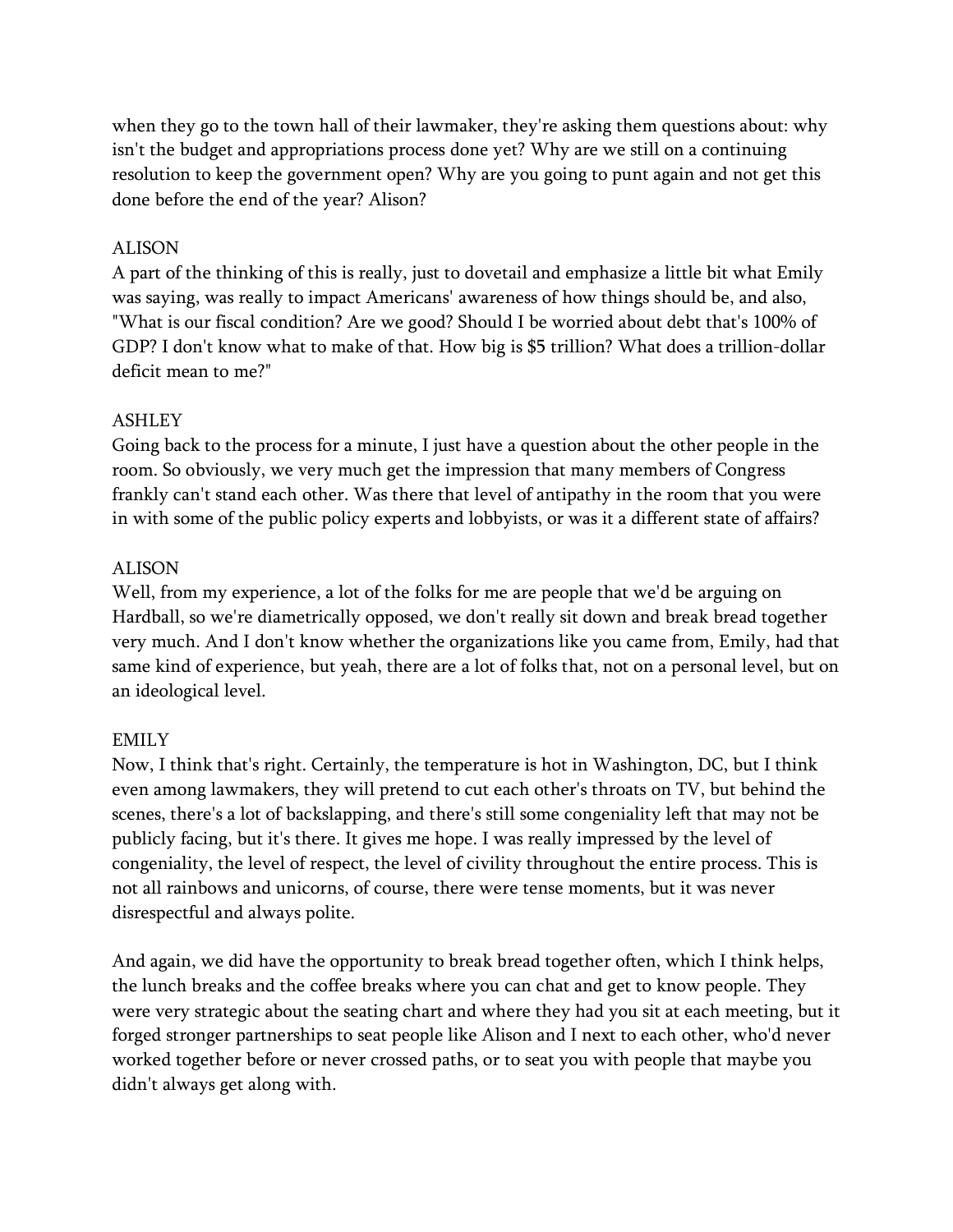### **RICHARD**

Before we wrap it up, I just wanna make sure we've gotten the main points of the proposals that you made. Is there anything we left out that you feel we should mention?

### ALISON

One was, we need to make sure that the process works right, but we also need to take the programs, these federal programs, and really do a regular review of, maybe it's retirement security, maybe it's health care, and look at all the programs that fall under that umbrella, how are they working, who are they run by, is there duplication, or is there adequate funding, is there too much funding, is there any sustainability problems, and do a report that present it to lawmakers and the public to better inform their decision-making.

### EMILY

You can spend the rest of your life trying to come up with a process, but if the people don't wanna make it work, it's not going to work. So one of our recommendations was actually around the composition of the budget committees themselves, and I think currently, the budget committees are often viewed as sort of the B-Team. Hopefully, not making anybody angry by this, but in many ways, the people that need to be in the room, as the budget committee is really responsible for kicking off this process, they're not there. So how do we beef up the budget committees themselves to ensure you've got the chairs and the rankings of the major committees of jurisdiction that touch the budget at the table so there's buy-in and they're part of that decision-making process?

### ALISON

Yeah, and it also increases a little bit of accountability for what their decisions are that come out of their committees and actually tackling some of the important issues.

### RICHARD

So, three years after your proposals were released, how hopeful are you now, both of you, that at least some of this will really come to pass and that you will have made a difference to what is a very messy process?

### EMILY

I don't know. I'm generally a glass half-full person. In my life, I'm an optimist. I'm also a realist. I don't feel great about where things are now. I think there are members of Congress who, like us in the Convergence process, care deeply about this issue and want it to work and are willing it to work. Unfortunately, it's just not enough under the crushing weight of politics and the vast agenda that they're trying to accomplish. So I think there's opportunities around the margins to make tweaks or improvements. Richard and Ashley, I don't feel optimistic in this moment. But Alison, what are your thoughts?